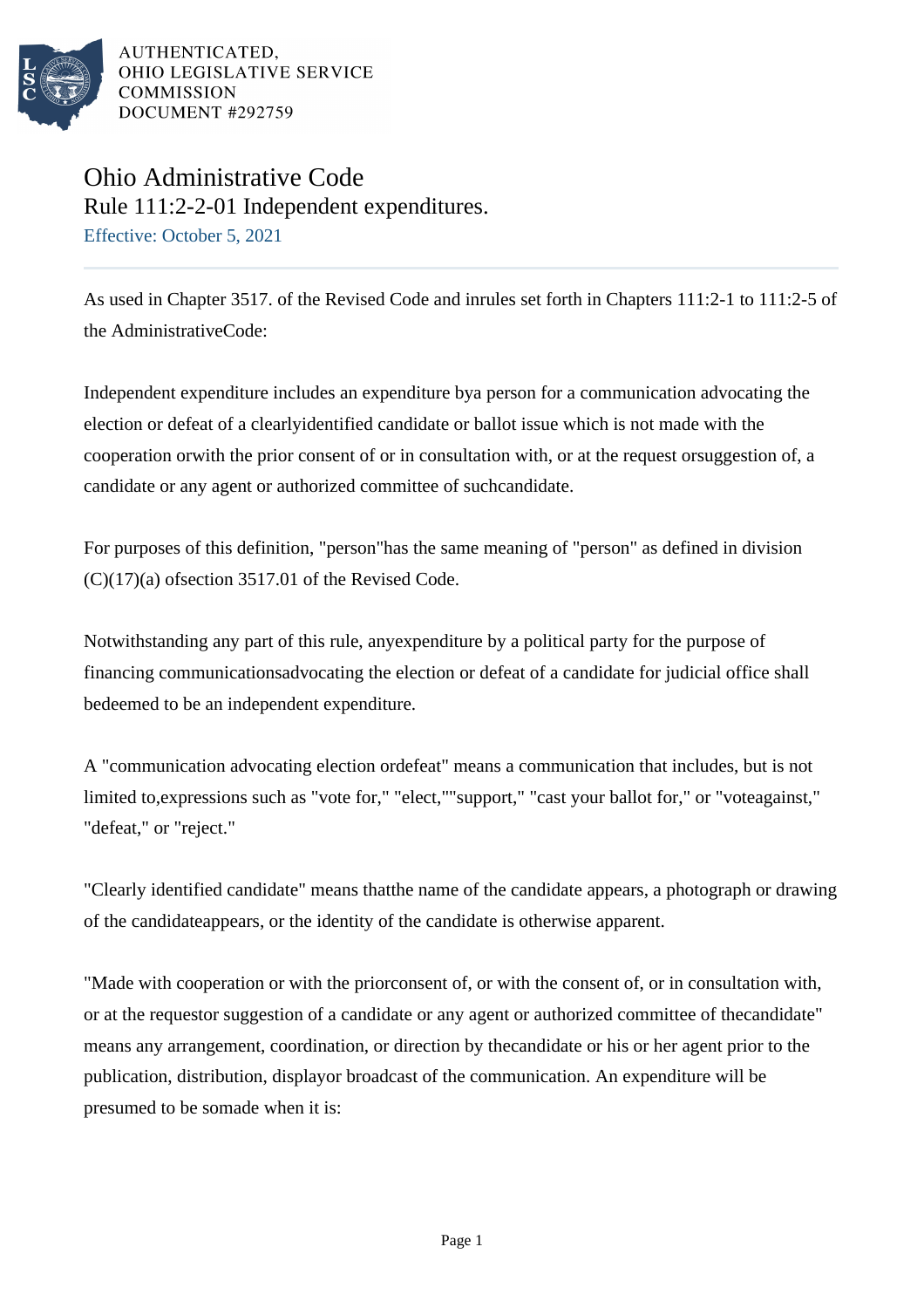

## AUTHENTICATED. OHIO LEGISLATIVE SERVICE **COMMISSION** DOCUMENT #292759

(A) Based on information about the candidate's plans, projects, or needs provided to the person making the expenditure by the candidate or by the candidate's campaign committee or agent, with a view toward having an expenditure made;

(B) Made by or through any person who is or has been authorized to raise or expend funds, who is or has been an officer of the candidate's committee or who is or has been, receiving any form of compensation or reimbursement from the candidate, the candidate's committee, or agent; or

(C) Made by a political party in support of a candidate, unless the expenditure is made by a political party to conduct voter registration or voter education efforts.

"Made with cooperation or with prior consent of, or in consultation with or at the request or suggestion of" does not include providing to the expending person upon request Ohio elections commission or secretary of state guidelines on independent expenditures.

"Agent" means any person who has actual oral or written authority, either express or implied, to make or to authorize the making of expenditures on behalf of a candidate, or means any person who has been placed in a position within the campaign organization where it would reasonably appear that in the ordinary course of campaign-related activities he or she may authorize expenditures.

An expenditure not qualifying under this section as an independent expenditure shall be an in-kind contribution to the candidate.

The financing of the dissemination, distribution, or republication, in whole or in part, of any broadcast or any written, graphic or other form of campaign materials prepared by the candidate, the candidate's campaign committee, or authorized agents thereof shall be considered a contribution for the purpose of contribution limits and reporting responsibilities by the person making the expenditure but shall not be considered an expenditure by the candidate or the candidate's authorized committee unless made with the cooperation or with the prior consent of, or in consultation with, or at the request or suggestion of, a candidate or any authorized agent or committee thereof. The value of an individual's time in the door-to-door distribution or handing out of written campaign materials by that individual is not a contribution or expenditure for purposes of this rule.